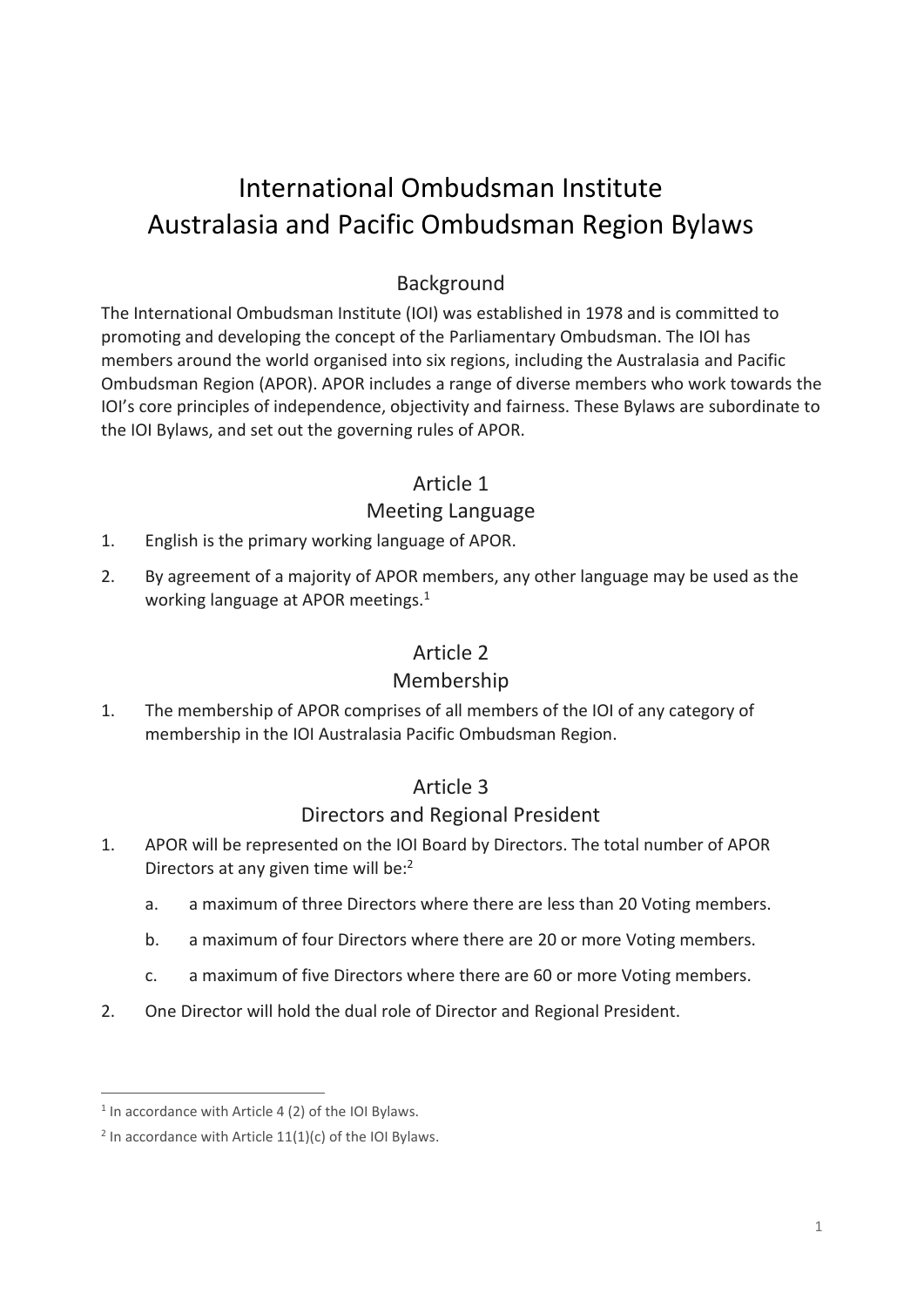- 3. Directors must be Voting members in good standing and demonstrate the ability to represent APOR members in the APOR region and on the IOI Board.<sup>3</sup>
- 4. Directors must use their best efforts to attend APOR Annual Meetings and the annual meeting of the IOI Board.
- 5. Directors are responsible for coordinating and organising APOR activities, including APOR Annual Meetings, and any regional initiatives.
- 6. For decisions that are relevant and important to the whole APOR membership, Directors will seek views of and take into account the perspectives of all APOR members. These decisions include for example, what regional initiatives should be undertaken.
- 7. Directors will communicate and engage with APOR members about relevant matters in a timely way.
- 8. To facilitate a smooth and equitable election processes, Directors will provide reasonable assistance to APOR members with electronic voting for relevant IOI and APOR decisions.
- 9. Directors may make such rules as are necessary for the smooth functioning and operation of APOR. Such rules must be consistent with these Bylaws and the IOI Bylaws.
- 10. The Regional President is responsible for activities to raise resources for APOR and for organising and submitting the APOR section of the IOI Annual Report to the IOI General Secretariat. 4

## Article 4

## Director and Regional President Elections

- 1. Directors and the Regional President will be elected democratically from APOR Voting Members every two years.<sup>5</sup>
- 2. APOR has a diverse voting membership made up of institutions from different jurisdictions with different countries, office sizes and financial means. In pursuance of the IOI's objective of inclusivity, $6$  voting members are strongly encouraged to recognise cultural, geographic and gender representation when they nominate and vote for Directors and Regional President. Financial means should not be a barrier to directorship.
- 3. A nominated Returning Officer agreed to by the outgoing Directors will oversee elections (including nominations and voting). The Returning Officer may be a non-Director APOR member, the IOI General Secretariat or a trusted staff member from an APOR member office.

 $\overline{a}$ 

<sup>&</sup>lt;sup>3</sup> In accordance with Article 11(5) of the IOI Bylaws.

<sup>4</sup> In accordance with Article 22(6) of the IOI Bylaws.

<sup>&</sup>lt;sup>5</sup> In accordance with Article 11 1(c) and 22(7) of the IOI Bylaws.

<sup>6</sup> Preamble of the IOI Bylaws.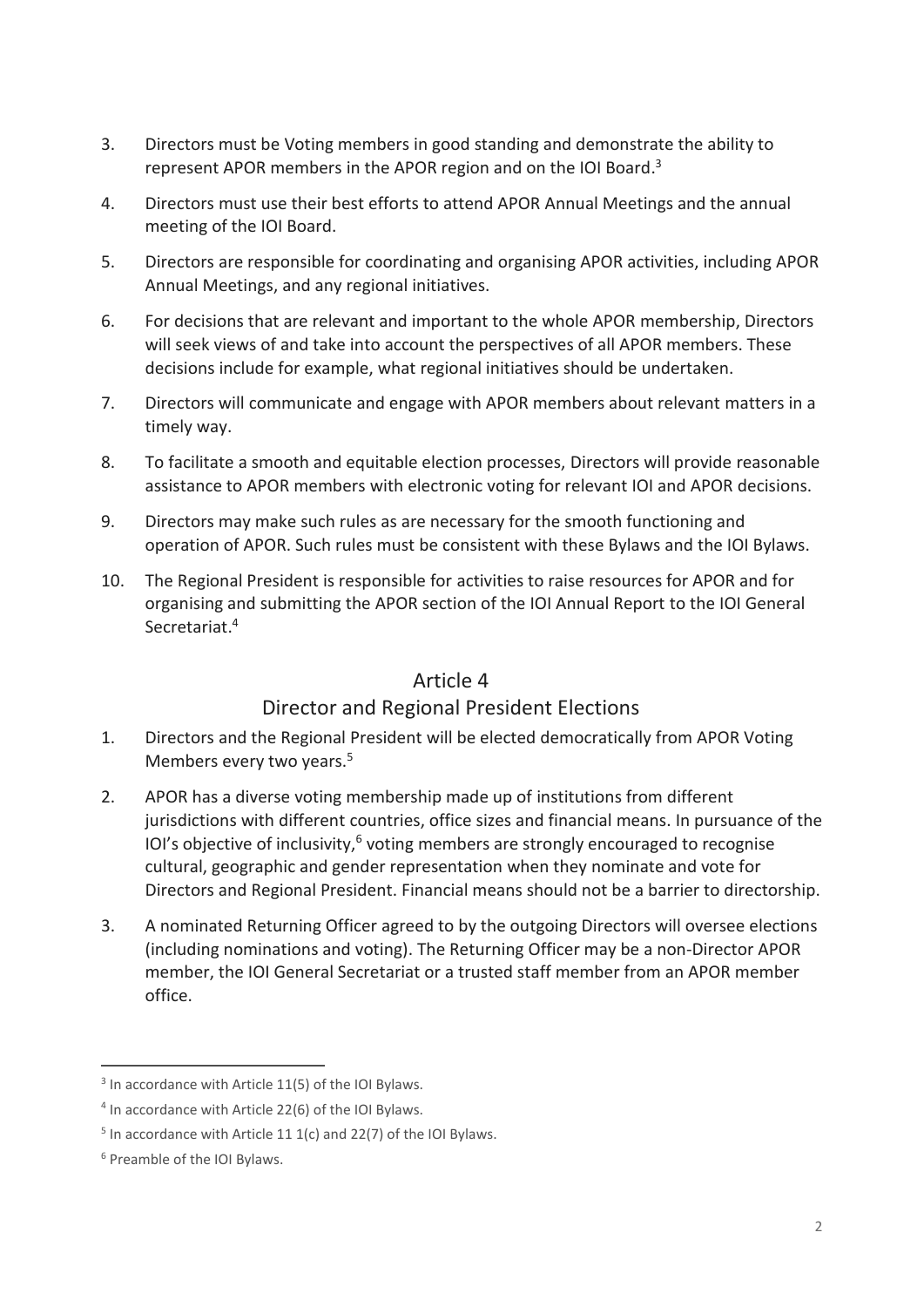- 4. Elections may occur in person or by appropriate and secure electronic means as determined by the outgoing Directors.
- 5. If an election takes place during a meeting and a Voting member is not present at that meeting, that member may vote in advance by proxy.
- 6. Elections must coincide with APOR Annual Meetings to enable new Directors or Regional Presidents to commence their roles immediately following the APOR Annual Meeting. If an APOR Annual Meeting is scheduled outside of the two-year election cycle, the election may take place on the papers to align with the election cycle.
- 7. At least one month prior to voting, the Returning Officer will call for nominations for Directors from Voting members. Nominees must give their prior consent before being nominated by other members, and may self-nominate.
- 8. If only one nomination is received for each of the three Director Positions, then the Returning Officer will confirm the nominations as Directors.
- 9. When more than three nominations are received for the Director positions, the nominees must be provided with an opportunity to make their case for election to APOR members.
- 10. Each APOR Voting member in good standing is entitled to one vote for each of the available Director positions.
- 11. Voting will be by secret ballot and the election result will be confirmed to APOR members by the Returning Officer.
- 12. Once Directors are confirmed, the Returning Officer will call for nominations for Regional President from Voting members.<sup>7</sup>
- 13. If only one nomination is received for Regional President, then that nomination will be confirmed to APOR members by the Returning Officer as Regional President.
- 14. When more than one nomination is received for the Regional President position, the nominees must be provided with an opportunity to make their case for election to APOR members.
- 15. Each APOR Voting member in good standing is entitled to one vote for the Regional President position.
- 16. Voting will be by secret ballot and the election result will be confirmed to APOR members by the Returning Officer.
- 17. If any new Director and/or Regional President is confirmed following an election, the Directors must meet within one month to meet and discuss ongoing and new APOR business.

 $\overline{a}$ 

 $<sup>7</sup>$  In accordance with Article 22.3(b) of the IOI Bylaws.</sup>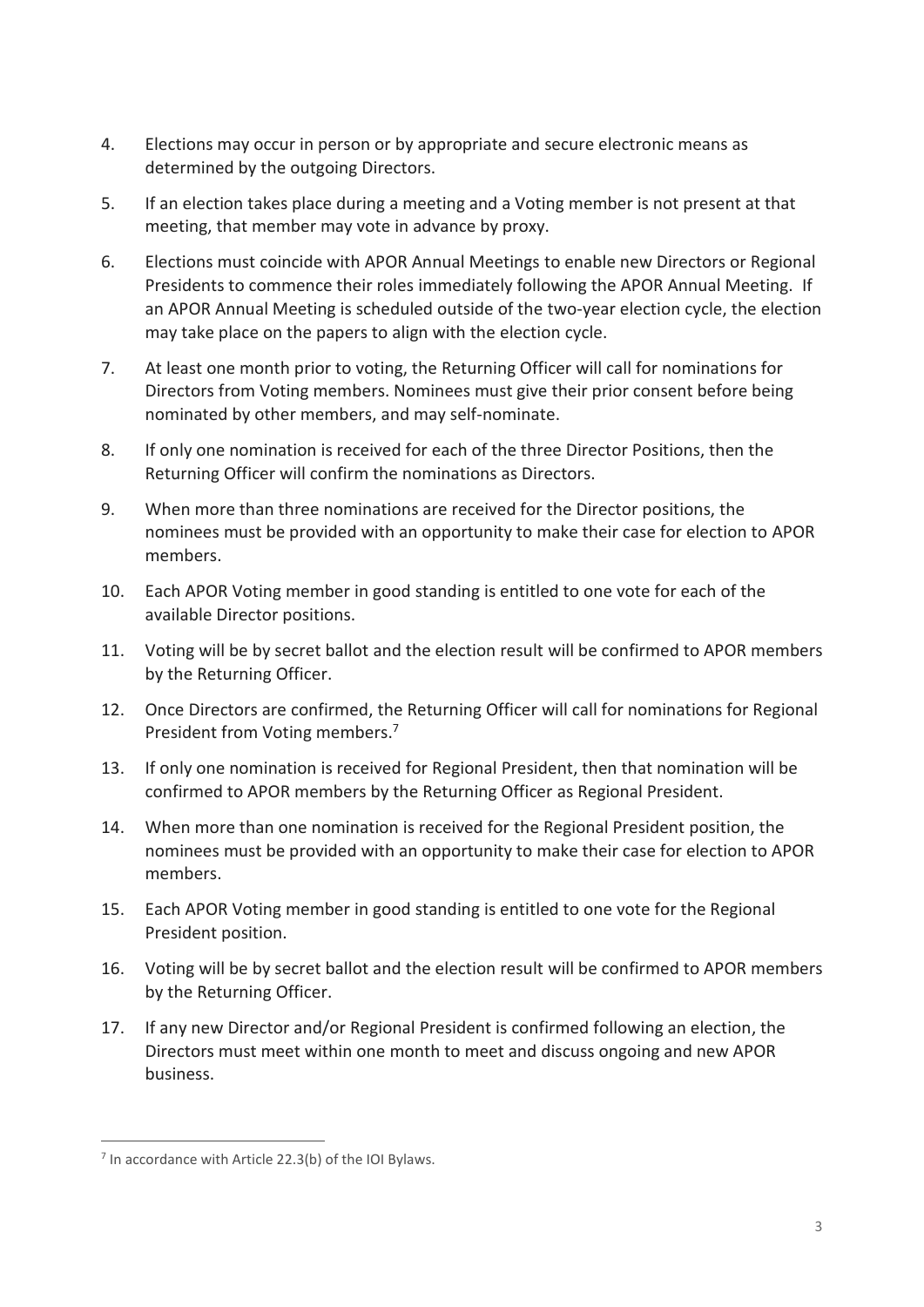- 18. A Director may resign their position as Director at any time and must resign their position as a Director on vacating office as an Ombudsman.
- 19. If a Director resigns their position and an Annual Meeting is not scheduled to take place within two months, or there is an imminent IOI Board Meeting, the Regional President will send a call for nominations to all Voting members to fill the casual vacancy. The Regional President will then make Voting members aware of nominations received. If there is more than one nomination, each member nominated will be provided with an opportunity to accept the nomination and state their case for election in writing to all regional members. The Regional President will then call for votes in writing from Voting members and confirm in writing the new Director to APOR members.
- 20. A Regional President may resign their position at any time and must resign their position as Regional President on vacating office as an Ombudsman.
- 21. If a Regional President resigns their position and an annual meeting is not scheduled to take place within two months, or there is an imminent IOI Board Meeting, the remaining Directors will send a call for nominations to all Voting members to fill the casual vacancy of Director. The Directors will then make members aware of nominations received. If there is more than one nomination, each member nominated will be provided with an opportunity to accept the nomination and state their case for election in writing to all Voting members. The Directors will then call for votes in writing from the Voting members and confirm in writing the new Director. The process set out at paragraphs 12 to 16 will then be carried out the select the new Regional President.

## Article 5

## APOR Annual Meetings

- 1. APOR will hold an Annual Meeting to discuss regional updates, regional initiatives, share learnings and best practice in Ombudsmanship, and any other purposes decided by APOR members.
- 2. Major decisions proposed at APOR Annual Meetings must be made by way of a resolution passed by a majority of Voting members present at the Annual Meeting.
- 3. The Regional President will act as Chair of APOR Annual Meetings.
- 4. The Regional President must provide advance written notice of an APOR Annual Meeting no less than 60 days before the meeting and the opportunity for APOR members to propose agenda items.
- 5. The APOR Annual Meeting may occur in person and/or virtually.
- 6. If an APOR Annual Meeting occurs virtually, the host of the meeting must ensure that:
	- a. a majority of Voting members have consented in advance to meeting virtually;
	- b. each APOR member has access to the virtual meeting platform;
	- c. the meeting is secure;